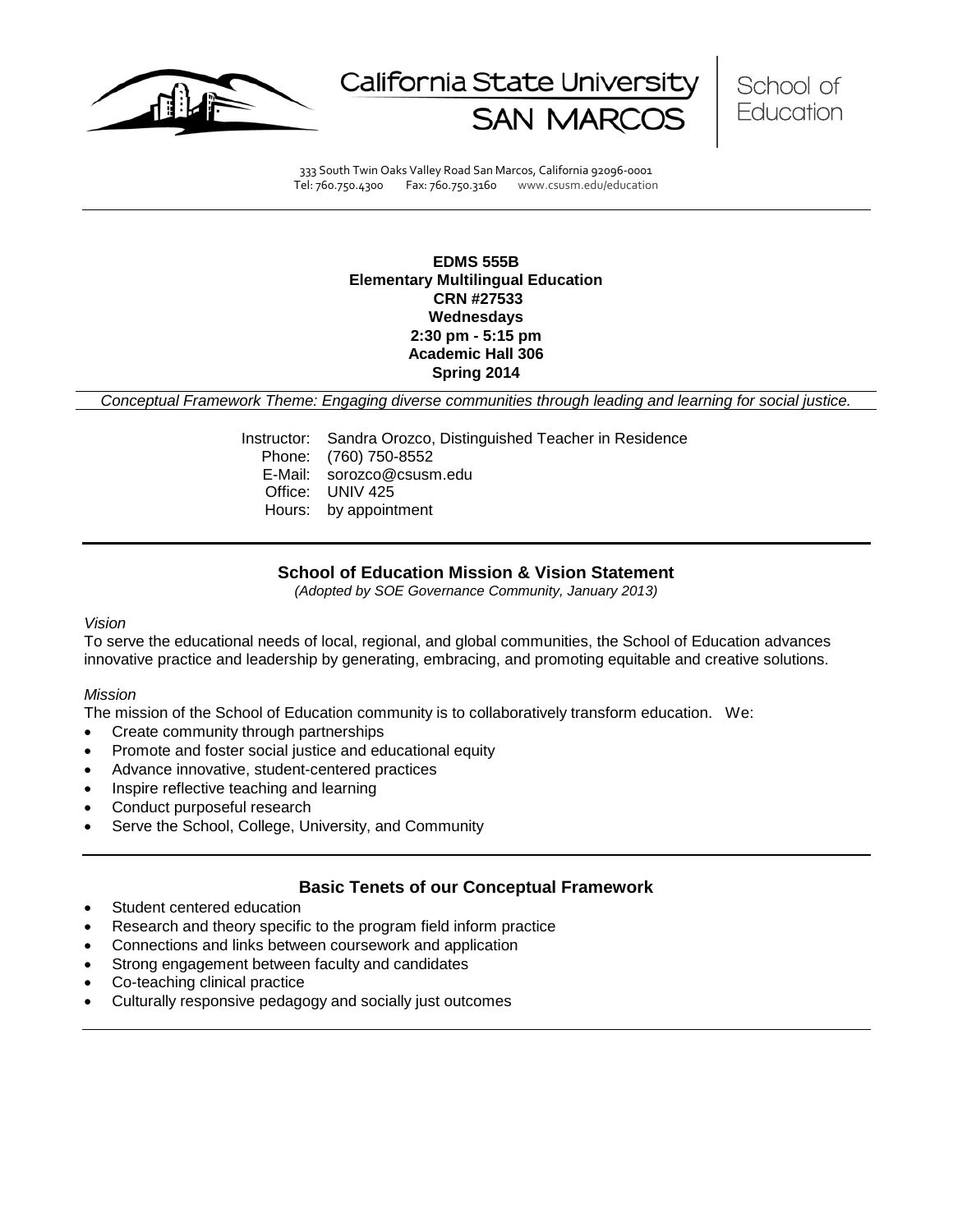## **Course Description**

Focuses on developing an understanding of theory, methodology, and assessment of second language acquisition in integrated and inclusive elementary classrooms.

#### **Course Prerequisites**

Admission to the Multiple Subject/CLAD Teacher Credential Program. Enrollment restricted to students in the ICP.

### **Course Objectives**

- 1. Explain the basic terms, philosophies, problems, issues, history, and practices related to the education of language minority persons in California and the US and knowledge of the history, policies, programs, and research on the effectiveness of bilingual education and bilingualism in the United States.
- 2. Demonstrate understanding of the most important goals of bilingual/multicultural education. Understand and apply research and its effects on the dimensions of learning in bilingual education program models.
- 3. Explain the theoretical framework upon which bilingual education is founded and demonstrate understanding of the philosophical, theoretical, legal, and legislative foundations of bilingual education and their effects on program design and educational achievement.
- 4. Demonstrate understanding of existing student identification, assessment, and language re-designation requirements for the state of California.
- 5. Explain the connections between bilingual education, English as a second language, and SDAIE, SDAIS/CALLA methodologies. Apply knowledge of the research on the cognitive effects of bilingualism and biliteracy as developmental processes in instructional practice
- 6. Demonstrate understanding of models of multicultural intercultural education and their implications for curriculum, instruction, and educational policy. Become cognizant of the fact that students' motivation, participation, and achievement are influenced by an intercultural classroom climate and school community.
- 7. Gain knowledge and understanding pertaining to similarities and differences between, contributions of, exchanges between, and varying perspectives of the populations referenced in the Non- Discrimination Policy of the State of California
- 8. Demonstrate knowledge of the transferability between primary and target language with the understanding that the level of transferability is affected by the level of compatibility and may vary among languages.
- 9. Promote authentic parental participation that includes learning about school systems, assuming leadership roles and affecting policy and understanding of the family as a primary language and cultural resource.

#### **Required Texts**

- *Making Content Comprehensible for English Language Learners: The SIOP Model, 4th Edition.* (Echevarria,Vogt, & Short, 2013), ISBN: 978-0-13-268972-4
- *Common Core for the Not-So-Common Learner, Grades K-5 English Language Arts Strategies, Grades K-5.* (Hongsfeld & Dove, 2013), ISBN:9781452257822
- Download1999 EnglishLanguage Development Standards for California Public Schools K-12. You can download the ELD standards from the CDE website [\(www.cde.ca.gov\)](http://www.cde.ca.gov/)
- Download 2012 English Language Development Standards for California Public Schools K-12. You can download the ELD standards from the CDE website [\(http://www.cde.ca.gov/sp/el/er/eldstandards.asp\)](http://www.cde.ca.gov/sp/el/er/eldstandards.asp)
- California's Common Core State Standard from California Department of Education Common Core website [\(www.cde.a.gov/re/cc](http://www.cde.a.gov/re/cc)).
- Download Appendices A-D from 2012 ELD Standards [\(http://www.cde.ca.gov/sp/el/er/eldstandards.asp\)](http://www.cde.ca.gov/sp/el/er/eldstandards.asp)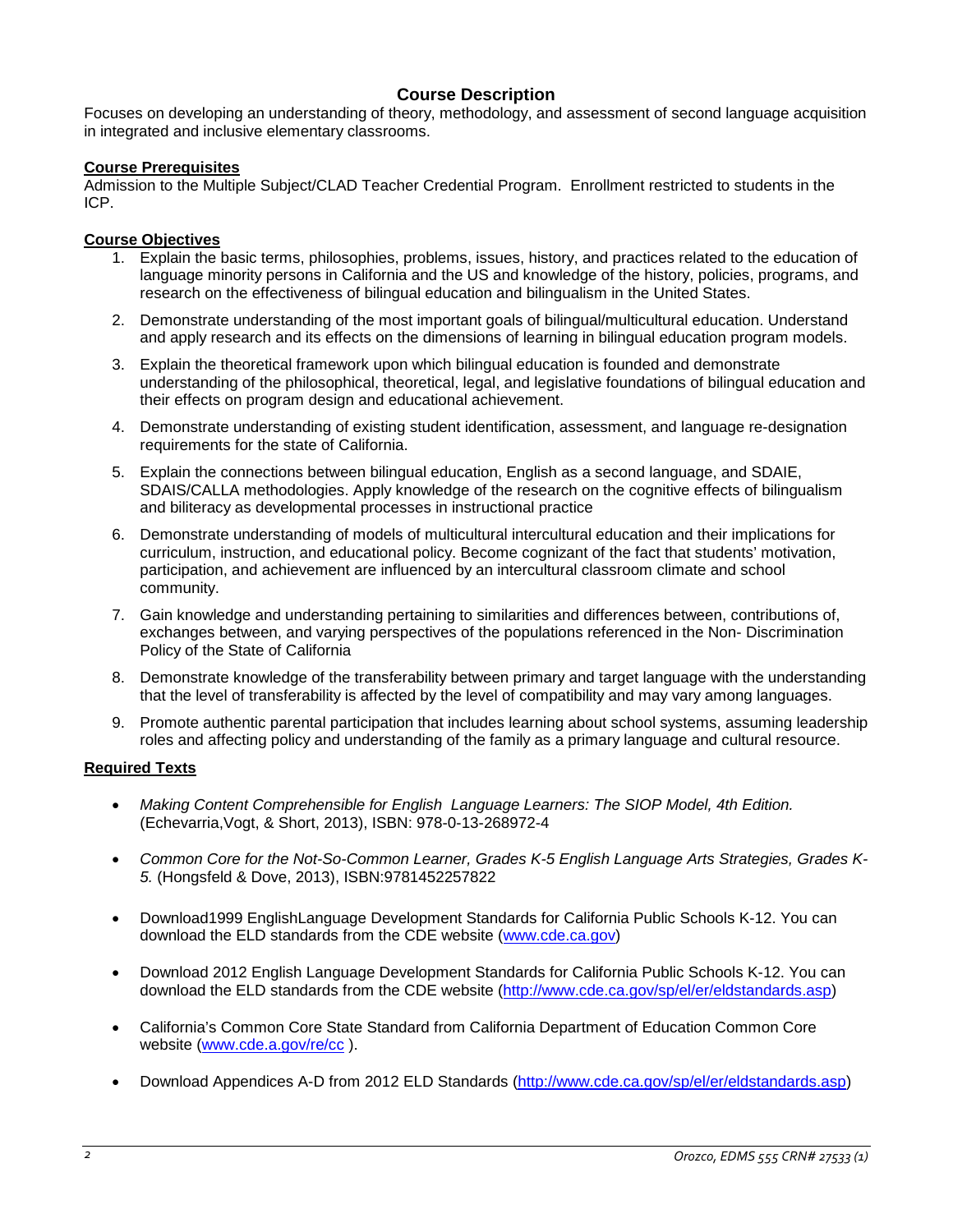## **Recommended Text/apps:**

- *99 Ideas and Activities for Teaching English Language Learners with the SIOP Model.* (Echevarria, Vogt,& Short,2008), ISBN: 978-0-205-52106-7
- *eStandards* California Common Core and CA ELD State Standards app

#### **Authorization to Teach English Learners**

This credential program has been specifically designed to prepare teachers for the diversity of languages often encountered in California public school classrooms. The authorization to teach English learners is met through the infusion of content and experiences within the credential program, as well as additional coursework. Candidates successfully completing this program receive a credential with authorization to teach English learners.*(Approved by CCTC in SB 2042 Program Standards, August 02)*

## **STUDENT LEARNING OUTCOMES**

### **Teacher Performance Expectation (TPE) Competencies**

The course objectives, assignments, and assessments have been aligned with the CTC standards for the Multiple or Single Subject Credential. This course is designed to help teachers seeking a California teaching credential to develop the skills, knowledge, and attitudes necessary to assist schools and district in implementing effective programs for all students. The successful candidate will be able to merge theory and practice in order to realize a comprehensive and extensive educational program for all students. You will be required to formally address the following TPEs in this course:

### **TPE 7 - Teaching English Learners**

- Applies pedagogical theories, principles and instructional practices in English Language Development in accord with state adopted standards
- Successfully draws information about students' backgrounds and prior learning
- Is able to assess levels of literacy in English and students' first language
- Analyzes student errors in oral and written language in order to understand how to differentiate instruction
- Designs lesson to make learning strategies explicit

### **TPE 15 - Social Justice**

- Values and uses socially equitable teaching, learning, and schooling in a variety of organizational settings
- Incorporates pluralism and divergent perspectives on educating diverse students
- Strives to democratize public education to achieve social justice and equity

#### **California Teacher Performance Assessment (CalTPA)**

Beginning July 1, 2008 all California credential candidates must successfully complete a state-approved system of teacher performance assessment (TPA), to be embedded in the credential program of preparation. At CSUSM this assessment system is called the CalTPA or the TPA for short.

To assist your successful completion of the TPA, a series of informational seminars are offered over the course of the program. TPA related questions and logistical concerns are to be addressed during the seminars. Your attendance to TPA seminars will greatly contribute to your success on the assessment.

Additionally, SoE classes use common pedagogical language, lesson plans (lesson designs), and unit plans (unit designs) in order to support and ensure your success on the TPA and more importantly in your credential program.

The CalTPA Candidate Handbook, TPA seminar schedule, and other TPA support materials can be found on the SoE website: <http://www.csusm.edu/education/CalTPA/ProgramMaterialsTPA.html>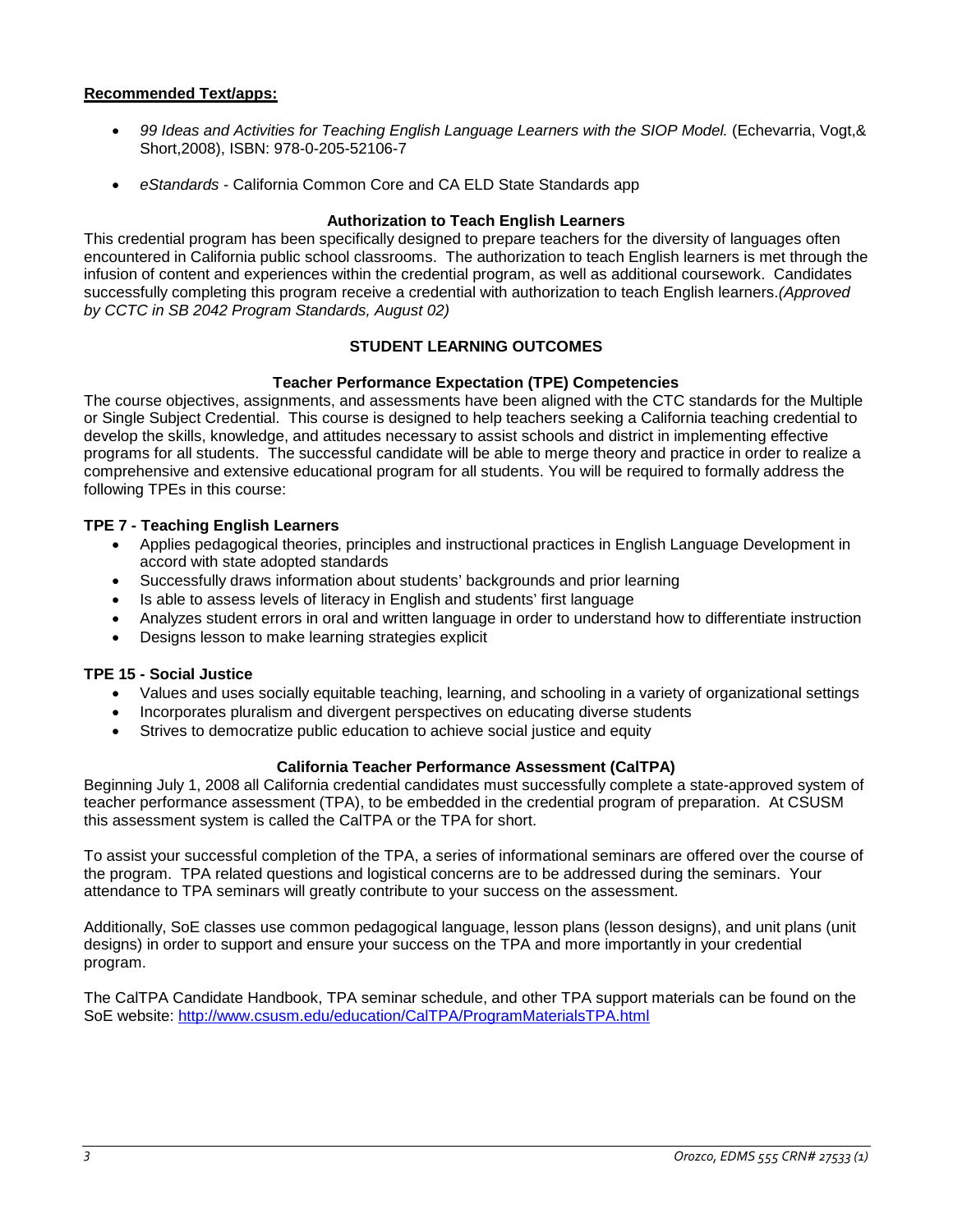## **GENERAL CONSIDERATIONS**

## **Assessment of Professional Dispositions**

Assessing a candidate's dispositions within a professional preparation program is recognition that teaching and working with learners of all ages requires not only specific content knowledge and pedagogical skills, but positive attitudes about multiple dimensions of the profession. The School of Education has identified six dispositions – social justice and equity, collaboration, critical thinking, professional ethics, reflective teaching and learning, and life-long learning—and developed an assessment rubric. For each dispositional element, there are three levels of performance - *unacceptable*, *initial target*, and *advanced target*. The description and rubric for the three levels of performance offer measurable behaviors and examples.

The assessment is designed to provide candidates with ongoing feedback for their growth in professional dispositions and includes a self-assessment by the candidate. The dispositions and rubric are presented, explained and assessed in one or more designated courses in each program as well as in clinical practice. Based upon assessment feedback candidates will compose a reflection that becomes part of the candidate's Teaching Performance Expectation portfolio. Candidates are expected to meet the level of *initial target* during the program.

### **School of Education Attendance Policy**

Due to the dynamic and interactive nature of courses in the School of Education, all candidates are expected to attend all classes and participate actively. At a minimum, candidates must attend more than 80% of class time, or s/he may not receive a passing grade for the course at the discretion of the instructor. Individual instructors may adopt more stringent attendance requirements. Should the candidate have extenuating circumstances, s/he should contact the instructor as soon as possible. *(Adopted by the COE Governance Community, December, 1997).*

Instructor application of attendance policy: Students are encouraged and expected to attend all sessions during the course, however, since we all have unforeseeable circumstances, one absence will be excused without penalty. For each additional absence, there will be a reduction of 40% in this grade category. In regards to partially missed sessions, for every 30 minutes that a student is not in class, their grade in this category will be reduced by 20%. Additionally, if you miss more than three class sessions, (this includes late arrivals and departures), you cannot pass the class. Please remember to sign in for each class session.

## **Students with Disabilities Requiring Reasonable Accommodations**

Candidates with disabilities who require reasonable accommodations must be approved for services by providing appropriate and recent documentation to the Office of Disable Student Services (DSS). This office is located in Craven Hall 4300, and can be contacted by phone at (760) 750-4905, or TTY (760) 750-4909. Candidates authorized by DSS to receive reasonable accommodations should meet with their instructor during office hours or, in order to ensure confidentiality, in a more private setting.

## **All University Writing Requirement**

The writing requirements for this class will be met as described in the assignments. Every course at the university, including this one must have a writing requirement of at least 2500 words.

#### **CSUSM Academic Honesty Policy**

"Students will be expected to adhere to standards of academic honesty and integrity, as outlined in the Student Academic Honesty Policy. All written work and oral presentation assignments must be original work. All ideas/materials that are borrowed from other sources must have appropriate references to the original sources. Any quoted material should give credit to the source and be punctuated with quotation marks.

Students are responsible for honest completion of their work including examinations. There will be no tolerance for infractions. If you believe there has been an infraction by someone in the class, please bring it to the instructor's attention. The instructor reserves the right to discipline any student for academic dishonesty in accordance with the general rules and regulations of the university. Disciplinary action may include the lowering of grades and/or the assignment of a failing grade for an exam, assignment, or the class as a whole."

Incidents of Academic Dishonesty will be reported to the Dean of Students. Sanctions at the University level may include suspension or expulsion from the University.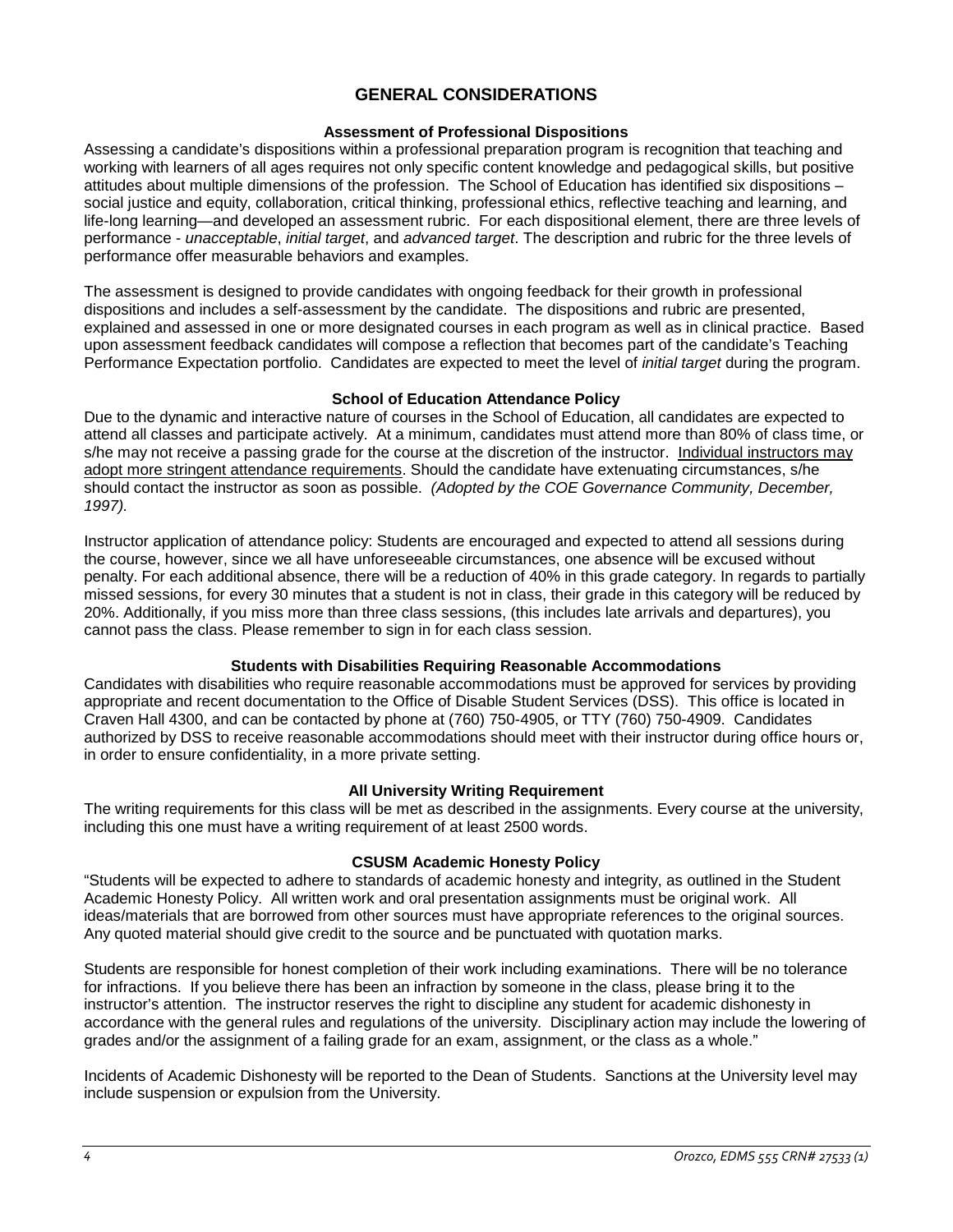## **Plagiarism:**

As an educator, it is expected that each candidate will do his/her own work, and contribute equally to group projects and processes. Plagiarism or cheating is unacceptable under any circumstances. If you are in doubt about whether your work is paraphrased or plagiarized see the Plagiarism Prevention for Students website [http://library.csusm.edu/plagiarism/index.html.](http://library.csusm.edu/plagiarism/index.html) If there are questions about academic honesty, please consult the University catalog.

## **Use of Technology:**

Candidates are expected to demonstrate competency in the use of various forms of technology (i.e. word processing, electronic mail, Moodle, use of the Internet, and/or multimedia presentations). Specific requirements for course assignments with regard to technology are at the discretion of the instructor. Keep a digital copy of all assignments for use in your teaching portfolio. All assignments will be submitted online, and some will be submitted in hard copy as well. Details will be given in class.

### **Electronic Communication Protocol:**

Electronic correspondence is a part of your professional interactions. If you need to contact the instructor, e-mail is often the easiest way to do so. It is my intention to respond to all received e-mails in a timely manner. Please be reminded that e-mail and on-line discussions are a very specific form of communication, with their own nuances and etiquette. For instance, electronic messages sent in all upper case (or lower case) letters, major typos, or slang, often communicate more than the sender originally intended. With that said, please be mindful of all e-mail and on-line discussion messages you send to your colleagues, to faculty members in the School of Education, or to persons within the greater educational community. All electronic messages should be crafted with professionalism and care.

Things to consider:

- Would I say in person what this electronic message specifically says?
- How could this message be misconstrued?
- Does this message represent my highest self?
- Am I sending this electronic message to avoid a face-to-face conversation?

In addition, if there is ever a concern with an electronic message sent to you, please talk with the author in person in order to correct any confusion.

#### **Course Requirements**

#### **Assignments:**

NOTE: Full assignment guidelines can be found on Cougar Courses. Rubrics for assignments begin on page 10 of this syllabus.

#### **Reading Reflections (14 points)**

Reflections based on your reading assignments are due on the dates listed on your course outline. Submit electronic copies of the reading reflections on Cougar Course. Reflections must include connections that can be made between your reaction to the text and teaching English Learners, with specific examples from your classroom observation experiences, tutoring, or other personal experiences in diverse settings. Think about the "take aways" and your interaction with the text. What are things you would like to implement or take from the readings that are important to you as a future teacher? One page maximum. This assignment could be done in an outline format. The reading reflections are a way to verify that the assigned readings for that week have been completed.

#### **Multicultural Book & Multimedia Tool Presentation (10 points)**

Select and present a multicultural book and a multicultural website/app/multimedia tool that represent the heritage, culture, language or social justice issues pertaining to students in K-8 education. This culturally responsive literature/media tool is essential to reaching all students, to introduce a lesson, or augment a topic (ie., immigration, diversity, traditions, customs, family, etc.) or a resource to you as an educator. It would be great if the book and/or media site is a bilingual resource. You will bring the book to class and show us the website/multimedia tool by making a short presentation on how you would use them in your class and the type of activities, that would stem from ELD Standards, that you could do with these resources to teach about a theme/content and elicit language development. Our CSUSM library has a wonderful children's library with many bilingual books at the Barahona Center on the 5<sup>th</sup> floor. Examples will be provided in class. Students will sign-up for a10 minute presentation. Presentations will be ongoing throughout the semester.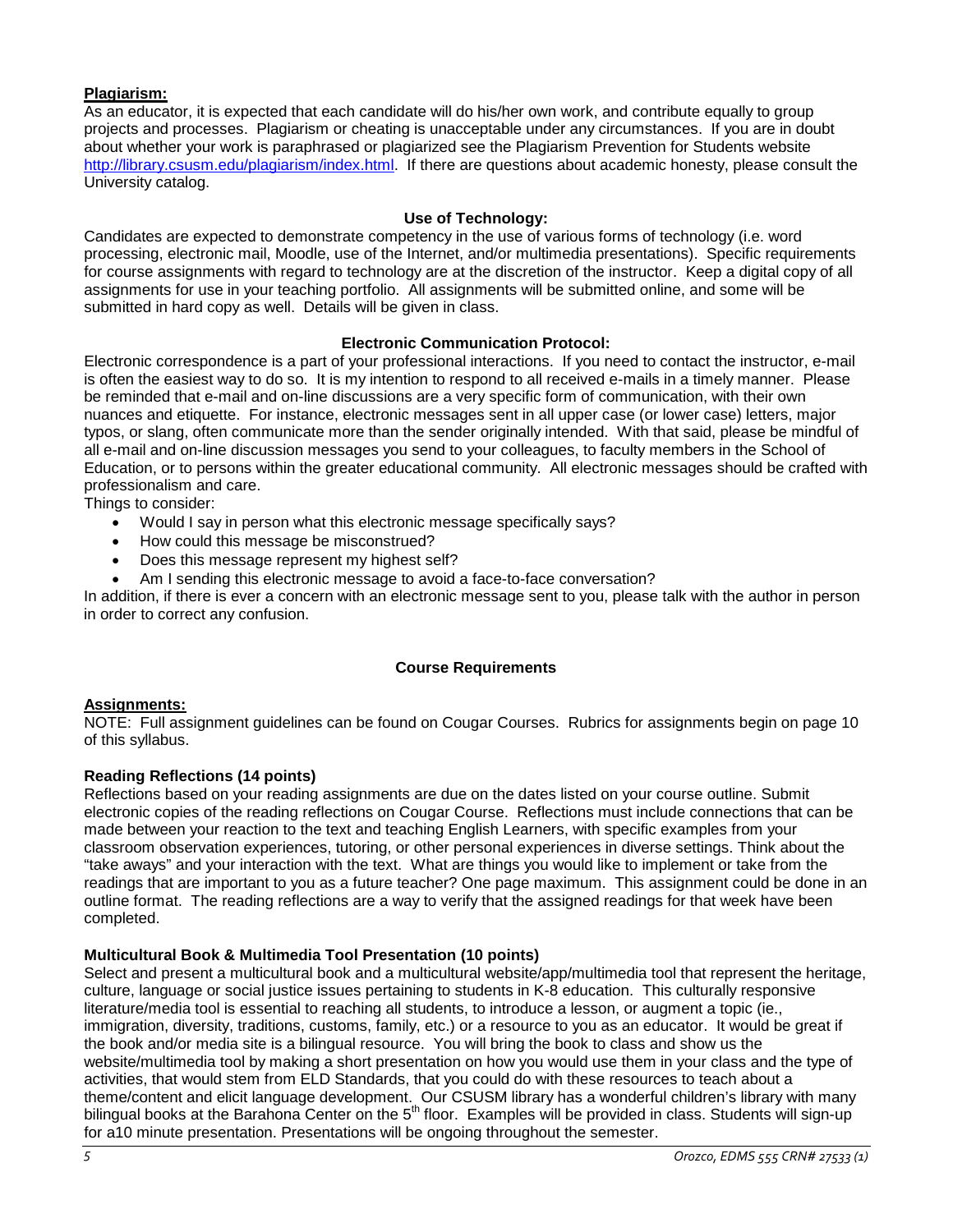## **English Learner Questionnaire – Learning About Your English Learners (10 points)**

In class, students will work in groups to write lists of questions to ascertain information about their English Learners (ELs) in the following areas: linguistic background; academic language abilities, content knowledge, and skills; physical, social and emotional development; cultural and health considerations; and interests and aspirations. From these lists, each student will create a questionnaire that can be administered to his/her ELs. Try to think of questions that elicits language from your EL students, not just "yes" or "no" answers. Think about the language proficiency of your students. Indicate the grade level and possible PLD level of the students. You may add directions, introduction, or decorate it with border or clip art to make it attractive to your students (optional).

You will administer the questionnaire to an EL student. You will reflect on your questions & student responses. What did you find valuable about this process? How would you improve your questionnaire? How did you elicit information to help you plan for instruction and get to know your EL students better? After administering your questionnaire to an EL student, upload your questionnaire with a paragraph reflection on our Cougar Course by the due date. Share your findings in class. This assignment is aligned to the TPAs.

## **ELD / Sheltered Instruction Lesson Observation (10 points)**

For this assignment you will observe an English Language Development or Sheltered Instruction [Specially Designed Academic Instruction in English (SDAIE) or Sheltered Instruction Observation Protocol (SIOP)] lesson at your student teaching school site or online. Your observation can be in any classroom with English Learners (ELD, SDAIE / Sheltered, or "mainstream"). You will first predict (hypothesize) what SIOP strategies you believe you will be observing during the lesson. Your observation write-up should include a description of the classroom, the SIOP techniques the teacher used, and how the students interacted with the lesson and peers. You will use the SIOP Protocol located in your textbook on pp. 294-296 as a checklist (data collection) and guideline for what to look for in an effective lesson for English Learners. In your write-up, you will also discuss your hypothesis about the strategies and the results. Then think of how (if necessary) you would modify the lesson/activity observed in light of the information and knowledge gained in the course. Submit an electronic copy of the lesson observation to our Cougar Course (3-5 pages maximum). Share your findings in class.

## **TPE 15 – Action Plan / Reflective Statement (10 points)**

In this course, you are specifically responsible for demonstrating that you have met TPE 15: Social Justice and Equity in your coursework. Each student will create a personalized diversity / social justice action plan designed specifically for his/her English learners and/or their parents. Your plan will discuss how you, as a future teacher of English Learners, will address an issue of diversity, social justice and/or equity in your school classroom. Your plan will include the following; identifying / defining the issue you have chosen to address, a description of the English Learners and/or parents your plan is designed for, a reflection of the reasons you chose the issue, and a description of the personalized action plan (specific activities) you have created. Your action plan and reflective statement MUST reference TPE 15 so that you are demonstrating how you have met the TPE through this assignment. Post your final TPE 15 – Action Plan / Reflective Statement to our Cougar Course on due date.

## **Moodle Tasks (8 points)**

Two class sessions will be on-line. Moodle tasks should take about the equivalent of class time. You will synthesize the information from the webinar links and readings on Cougar Course. Please refer to the Cougar Course shell for the assignments that will be posted under the corresponding Moodle date. Each Moodle task is worth 4 points toward your final grade.

## **Sheltered Instruction (SDAIE/SIOP) / Multicultural Thematic Unit/Lesson Plan (25 points)**

Applying the Sheltered Instruction [Specially Designed Academic Instruction in English (SDAIE) or Sheltered Instruction Observation Protocol (SIOP)] methodologies and principles you have learned in class, you will create a SDAIE/SIOP lesson plan that includes an accurate assessment plan, instructional strategies, and interactive activities that are appropriate for English Learners at various proficiency levels. You will write and present a lesson plan that clearly delineates how every student will be a successful learner by providing universal access to diverse students (e.g., gifted, English Learners, special needs, poor readers, non-readers). This is a group task (4-5 students) and members will need to coordinate unit lessons around a central theme.

In addition, you will have the opportunity to collect multicultural resources (books, websites, articles, videos, apps, etc.), that are rooted in multicultural education / social justice and equity for students. The term "multicultural"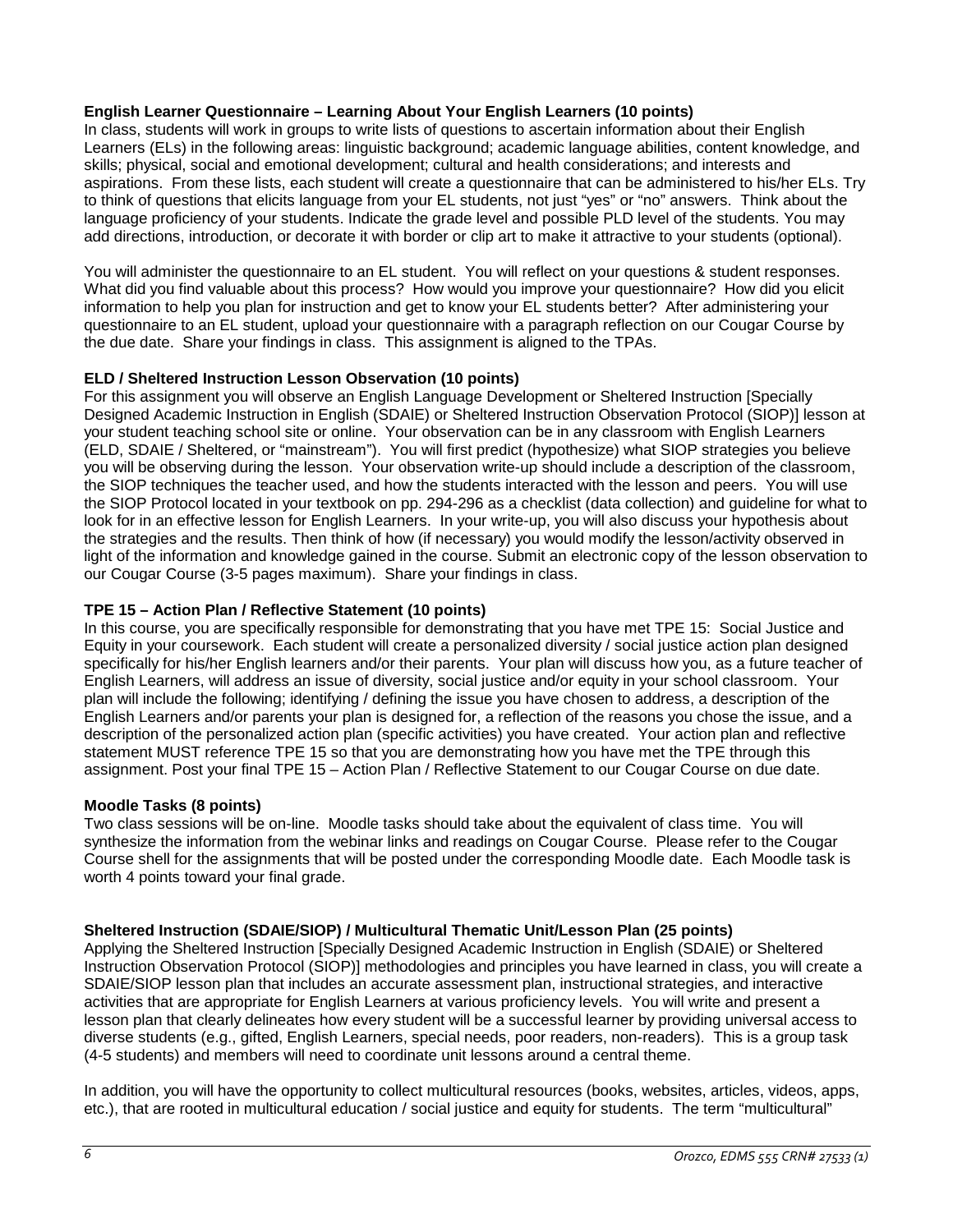includes the following categories; race or ethnicity, gender, religion, sexual orientation, socioeconomic status, age, and physical or mental ability and language.

During several class sessions, students will have the opportunity to work on their lesson plan both individually and in small groups by applying what they have learned from the readings, class discussions, and their classroom experiences. Detailed information on assignments will be shared in class. Students will have the opportunity to present their Multicultural Unit Plan & Resources in a Poster Session Format. All unit plans for your group will be submitted in a notebook the day of the MC poster session.

#### **Attendance, Participation, and Professional Disposition (13 points)**

First is the expectation that you will attend all class sessions prepared to actively participate in class activities, group and individual sharing, and discussions on various topics and assigned reading. Please see the guidelines for the School of Education AttendancePolicy and the attendance requirements for this course on page 4 of this syllabus. Professional, credentialed educators are evaluated on "performance of non-instructional duties and responsibilities" by their administrators. Punctuality, attendance, collaboration with colleagues, and professionalism fall under this category. Your professional disposition is related to how you conduct yourself in class and at a school site. Please communicate any attendance issues directly with the instructor.

#### **Electronic Submissions of Assignments**

This course is mostly paperless. Assignments are to be turned into the Moodle shell (except the final Thematic Unit plan) on time. Points will be deducted for late submissions as the work you do is essential to the discussions conducted in this course. Make sure you turn in the assignments in Word, 12 font, in Times New Roman.

#### **Grading Standards**

#### **Grading Standards**

All students are expected to participate in class activities and demonstrate reflective learning. It is important that students are well prepared for course sessions by completing the readings and assignments scheduled before the class meeting. Assignments should be typed and double-spaced. Students who wish to revise an assignment must negotiate the requirements of the revision with the instructor. It is expected that work will be turned in on time. Please discuss individual issues with the instructor. **Points will be deducted if assignments are submitted late (10% penalty per day late; no credit will be awarded if the assignment is one week late).**

| Attendance, Participation, & Professional Disposition   | 13 points  |
|---------------------------------------------------------|------------|
| 7 Reading Reflections Forums (2 points each)            | 14 points  |
| Multicultural Book and Multimedia Tool Presentation     | 10 points  |
| EL Questionnaire - Learning About Your English Learners | 10 points  |
| ELD/SDAIE Lesson Observation & Write-up                 | 10 points  |
| TPE 15 - Action Plan / Reflective Statement             | 10 points  |
| Moodle Tasks (4 points each)                            | 08 points  |
| Multicultural Resources & SDAIE "Thematic Unit          | 25 points  |
| <b>Total</b>                                            | 100 points |

#### **Grading Scale**

| $90 - 94$ A- |
|--------------|
| $83 - 86 B$  |
| $77 - 79$ C+ |
| $70 - 72$ C- |
| $0 - 59 F$   |
|              |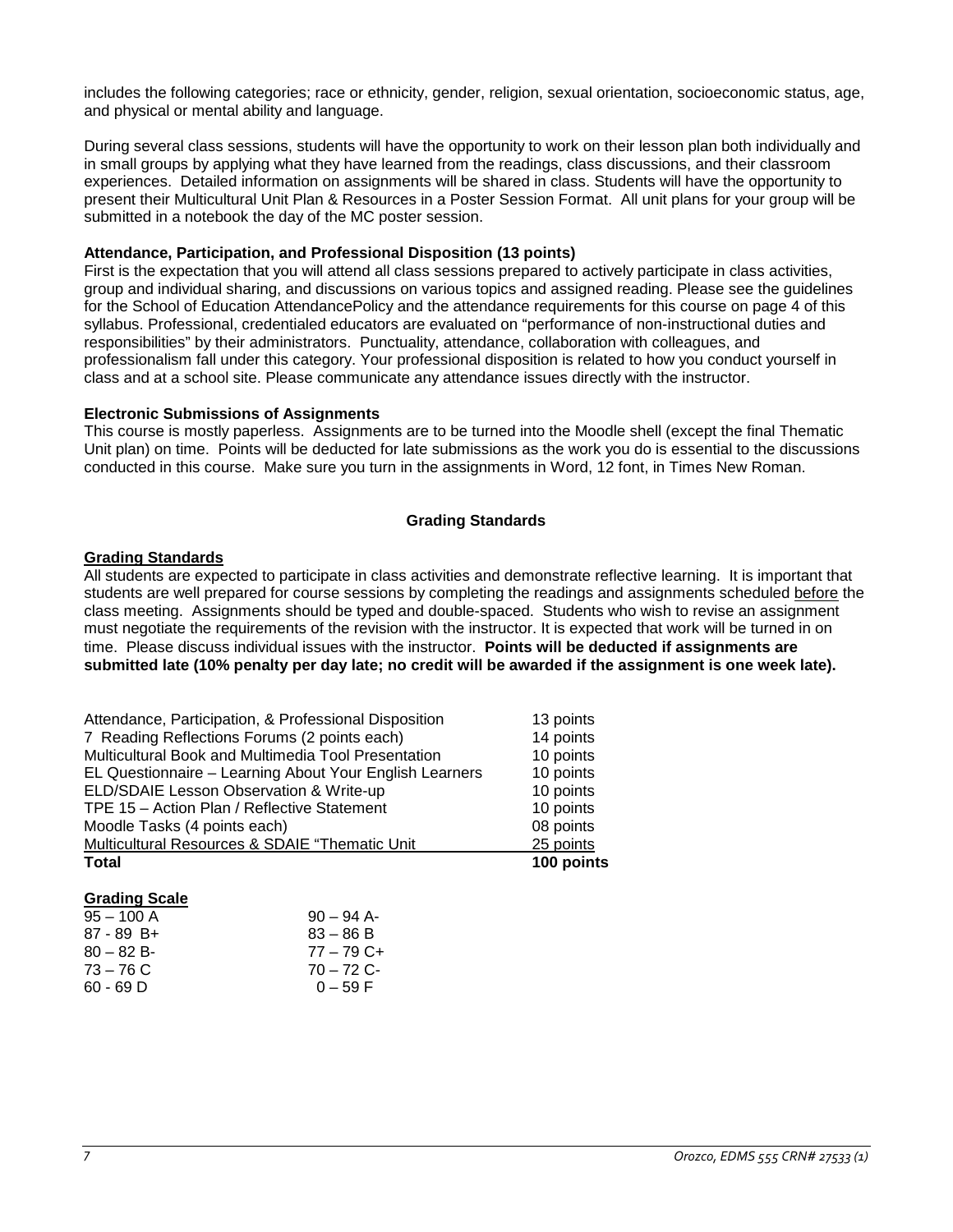# **Tentative Course Schedule**

The instructor reserves the rights to alter the instructional timeline, add, delete, and/or change topics and assignments in response to individual and class needs.

| Week         | Date             | <b>Topics</b>                                                                                                                                                                 | <b>Readings and Assignments Due</b>                                         |
|--------------|------------------|-------------------------------------------------------------------------------------------------------------------------------------------------------------------------------|-----------------------------------------------------------------------------|
| Week 1       | Jan 22           | Introduction / Overview / Syllabus<br>Discuss Reading Reflections &<br>MC Book/Multimedia Assignment                                                                          | <b>Upload</b> or print a copy of the<br>syllabus & bring it to class        |
|              |                  |                                                                                                                                                                               | Sign-up for MC Book/ Multimedia<br>presentations in class                   |
| Week 2       | Jan 29           | <b>Diverse Characteristics</b><br>What is Sheltered Instruction?<br>Second Language Acquisition<br>Historical Overview of Bilingual Education                                 | Read: SIOP Ch. 1-2<br>Forbidden Language on CC<br>Due: Reading Reflection   |
|              |                  | <b>SIOP Components</b><br>Common Core Key Shifts and Implications for ELs                                                                                                     |                                                                             |
| Week 3       | Feb <sub>5</sub> | L2 Theories and Research<br>Informing Instructional Decisions<br><b>CELDT and ELPAC Assessments</b><br>1999 ELD Standards<br>Language and Content Objectives                  | Read: SIOP Ch. 3, Dove Ch. 1, Diaz-Rico<br>on CC<br>Due: Reading Reflection |
|              |                  |                                                                                                                                                                               |                                                                             |
| Week 4       | Feb 12           | <b>Stages of Language Development</b><br>Techniques, Strategies, &Linguistic Needs<br>Comprehensible Input & Strategies                                                       | Read: SIOP Ch. 4-5                                                          |
|              |                  | <b>SIOP Checklist</b><br><b>Discuss EL Questionnaire</b>                                                                                                                      | Due: Reading Reflection                                                     |
| Week 5       | Feb 19           | 2012 ELD Standards and PLDs<br>Differentiating Instruction                                                                                                                    | Read: SIOP Ch. 6, Dove Ch. 7                                                |
|              |                  |                                                                                                                                                                               | Download 2012 ELD Standards<br>Bring laptop/iPad to class                   |
|              |                  |                                                                                                                                                                               | Due: Reading Reflection                                                     |
| Week 6       | Feb 26           | <b>On-line Moodle Assignment: Comprehension-</b><br><b>Helping ELLs Grasp the Full Picture</b>                                                                                | Read: SIOP Ch. 7-8<br>Due: On-line Assignment                               |
| Week 7       | March 5          | Assessing Learning to Guide Instructional Practices<br>Formative and Summative Assessments, DOK                                                                               | Read: SIOP Ch. 9                                                            |
|              |                  | The Achievement Gap<br>Common Core-Speaking/Listening                                                                                                                         | Due: Questionnaire - Learning<br>About Your English Learners                |
| Week 8       | March 12         | ELD Strategies & Academic Language                                                                                                                                            | Read: Dove Ch. 2                                                            |
|              |                  | Language Forms and Functions<br>2012 ELD Standards Appendix B: Learning About<br>How English Works<br>Discuss ELD Observation                                                 | Due: Reading Reflection                                                     |
| Week 9       | March 19         | 2012 ELD Standards Appendix C: Theoretical<br>Foundations/Research/Scaffolding                                                                                                | Read: Dove Ch. 5                                                            |
|              |                  | <b>Culturally Responsive Teaching</b><br>Integrating a Culture & Language Curriculum<br><b>GLAD</b><br>2012 ELD Standards Appendix A: Foundational<br>Literacy Skills for ELs | Due: Reading Reflection                                                     |
| Week 10      | March 26         | On-line Moodle Assignment: EL's with Learning<br><b>Disabilities Special Ed.&amp; Accommodations</b>                                                                          | Due: On-line Assignment                                                     |
| Spring       | March 31         |                                                                                                                                                                               |                                                                             |
| <b>Break</b> | -April 5         |                                                                                                                                                                               |                                                                             |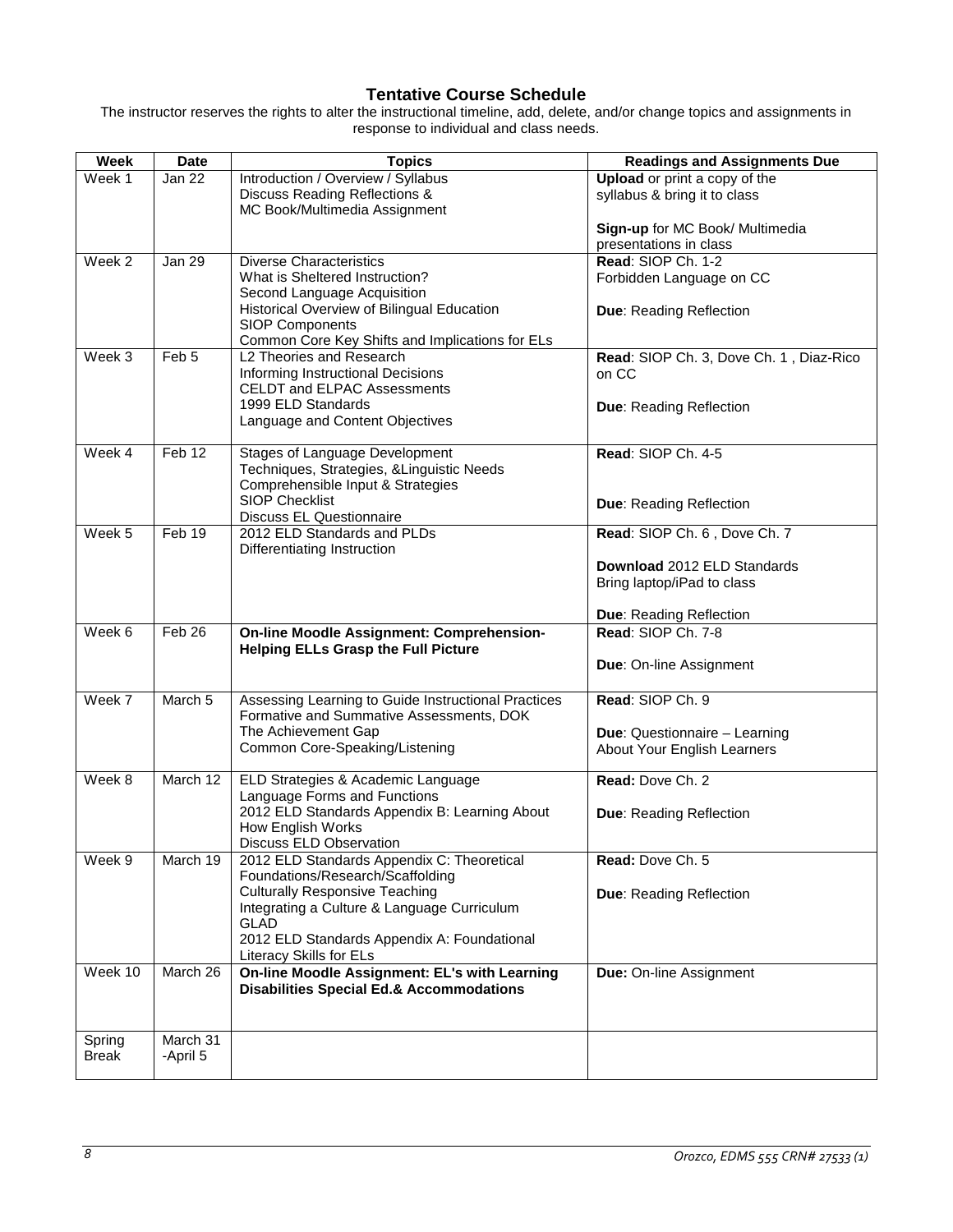| Week 11                     | April 9<br>Special Education Issues Re: ELs<br>Transferable Skills between Spanish/English |                                                                                    | Read: SIOP Ch.10                                                 |
|-----------------------------|--------------------------------------------------------------------------------------------|------------------------------------------------------------------------------------|------------------------------------------------------------------|
|                             |                                                                                            | Involving Parents, Families, and Communities of ELs<br>Discuss SDAIE Thematic Unit | Bring laptop/iPad to class                                       |
|                             |                                                                                            |                                                                                    | <b>Due: ELD / SDAIE Observation</b>                              |
| Week12                      | April 16                                                                                   | Content Instruction                                                                | <b>Read: Dove Ch. 6</b>                                          |
|                             |                                                                                            | Making content accessible to EL's                                                  |                                                                  |
|                             |                                                                                            | <b>Scaffolding for Success</b>                                                     | <b>Due: Reading Reflection</b>                                   |
|                             |                                                                                            |                                                                                    |                                                                  |
| Week 13                     | April 23                                                                                   | <b>SIOP Features</b>                                                               | Due: TPE15 Action Plan                                           |
|                             |                                                                                            | Teaching with the Brain in Mind                                                    |                                                                  |
|                             |                                                                                            | Writer's Workshop                                                                  | <b>Bring</b> your MC Lesson draft for peer review<br>& feedback. |
| Week 14                     | April 30                                                                                   | <b>Becoming Bilingual</b>                                                          |                                                                  |
|                             |                                                                                            | Writer's Workshop-Prepare for Poster Session                                       |                                                                  |
|                             |                                                                                            | SIOP Game                                                                          |                                                                  |
| <b>Active Participation</b> |                                                                                            |                                                                                    |                                                                  |
| Week 15                     | May 7                                                                                      | Course Conclusion                                                                  | Due: Multicultural Unit Plan and                                 |
|                             |                                                                                            | Celebration Poster Session of MC                                                   | Poster/Table Display (hand thematic unit                         |
|                             |                                                                                            | Units & roundtable presentations                                                   | with lessons                                                     |
|                             |                                                                                            |                                                                                    | to instructor)                                                   |
|                             |                                                                                            |                                                                                    |                                                                  |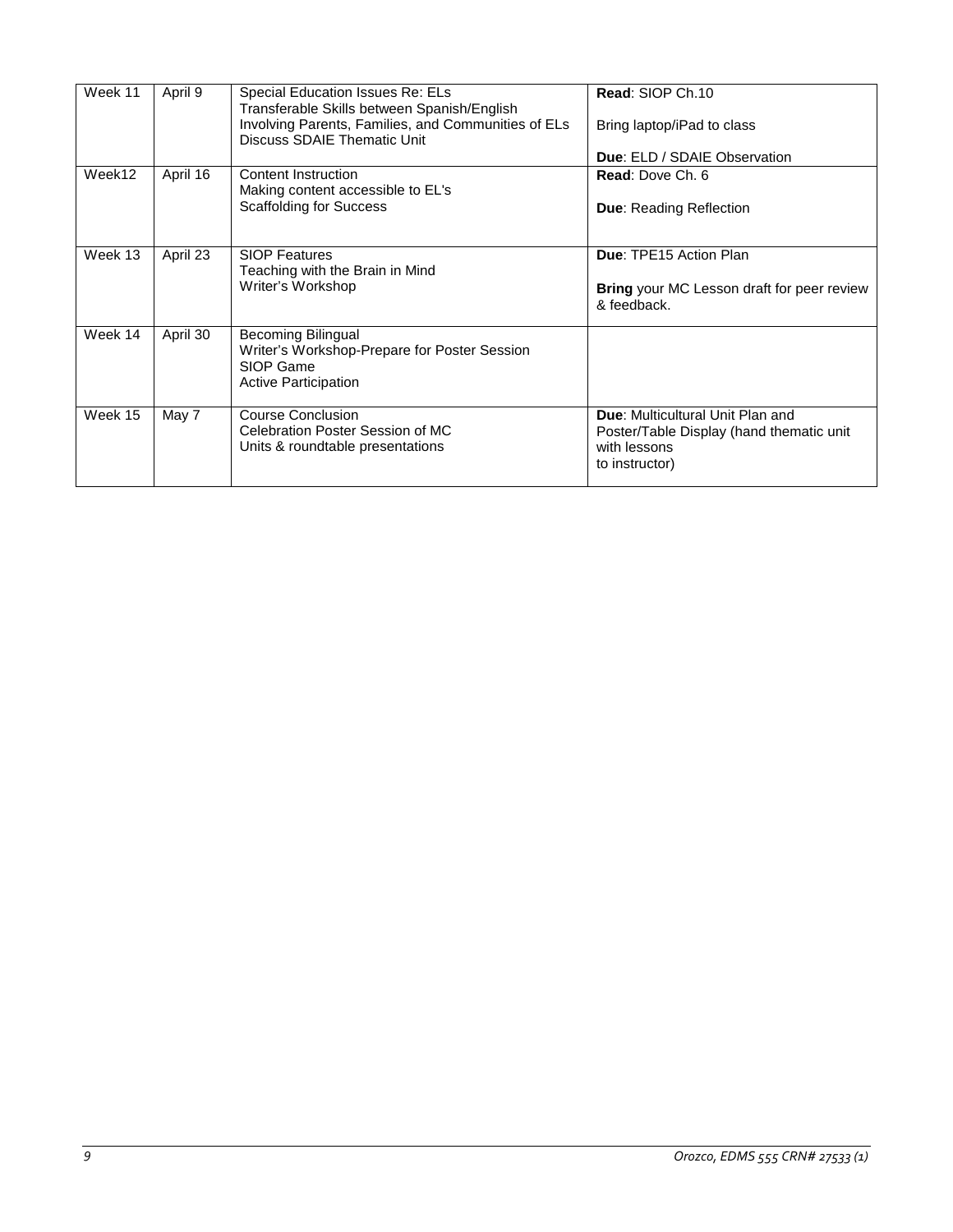# **Rubrics for assignments below**

# **Reading Reflections Rubric- 2 points each**

| Criteria                                                                                | Developing $-0$ point                                                                                                                                                                                                                                                                                                                                                                                                                                                                                            | Approaching – 1 points                                                                                                                                                                                                                                                                                                                                                                                                                                                     | Meets $-2$ points                                                                                                                                                                                                                                                                                                                                                                                                                                                         |
|-----------------------------------------------------------------------------------------|------------------------------------------------------------------------------------------------------------------------------------------------------------------------------------------------------------------------------------------------------------------------------------------------------------------------------------------------------------------------------------------------------------------------------------------------------------------------------------------------------------------|----------------------------------------------------------------------------------------------------------------------------------------------------------------------------------------------------------------------------------------------------------------------------------------------------------------------------------------------------------------------------------------------------------------------------------------------------------------------------|---------------------------------------------------------------------------------------------------------------------------------------------------------------------------------------------------------------------------------------------------------------------------------------------------------------------------------------------------------------------------------------------------------------------------------------------------------------------------|
| TPE 7<br>English<br>Learners<br>and<br>Followed<br><b>Reflection</b><br>Guide-<br>lines | Candidate demonstrated<br>none/limited knowledge and<br>application of pedagogical<br>theories, principles, and<br>instructional practices for<br>comprehensive instruction of ELs.<br>Candidate integrated none/limited<br>personal thoughts, connections, &<br>experiences in achieving new<br>insights.<br>Candidate followed none/limited<br>directions on how to structure and<br>submit reading reflection.<br>Candidate demonstrated<br>none/limited<br>engagement/participation in group<br>discussions. | Candidate demonstrated some<br>knowledge and application of<br>pedagogical theories, principles,<br>and instructional practices for<br>comprehensive instruction of ELs.<br>Candidate integrated some<br>personal thoughts, connections, &<br>experiences in achieving new<br>insights.<br>Candidate followed some<br>directions on how to structure and<br>submit reading reflection.<br>Candidate demonstrated some<br>engagement/participation in group<br>discussions. | Candidate demonstrated knowledge<br>and application of pedagogical<br>theories, principles, and instructional<br>practices for comprehensive<br>instruction of ELs. Candidate<br>integrated personal thoughts,<br>connections, experiences &<br>questions in achieving new insights.<br>Candidate has followed all directions<br>on how to structure and submit<br>reading reflection. Candidate<br>demonstrated full engagement &<br>participation in group discussions. |

# **Multicultural Book and Multimedia Presentation Rubric-10 points**

| Criteria                                                                                                                             | Developing $-6$                                                                                                                                                                                                                                                                                                                                                                                      | Approaching $-8$ points                                                                                                                                                                                                                                                                                                                                         | Meets $-$ 10 points                                                                                                                                                                                                                                                                                                                                                                                         |
|--------------------------------------------------------------------------------------------------------------------------------------|------------------------------------------------------------------------------------------------------------------------------------------------------------------------------------------------------------------------------------------------------------------------------------------------------------------------------------------------------------------------------------------------------|-----------------------------------------------------------------------------------------------------------------------------------------------------------------------------------------------------------------------------------------------------------------------------------------------------------------------------------------------------------------|-------------------------------------------------------------------------------------------------------------------------------------------------------------------------------------------------------------------------------------------------------------------------------------------------------------------------------------------------------------------------------------------------------------|
|                                                                                                                                      |                                                                                                                                                                                                                                                                                                                                                                                                      |                                                                                                                                                                                                                                                                                                                                                                 |                                                                                                                                                                                                                                                                                                                                                                                                             |
| TPF <sub>7</sub><br>Lesson meets<br>Teaching<br>English<br>Learners<br><b>TPE 15</b><br>Lesson meets<br>Social Justice<br>and Equity | Candidate may not know how to<br>select multicultural books &<br>multimedia tool/websites<br>grounded in the principles of<br>critically responsive literature<br>that address issues of social<br>justice and equity for diverse<br>populations.<br>Presentation techniques did not<br>enhanced book/website: lacked<br>vividness. Book/multimedia tool<br>related activities shared with<br>class. | Candidate knows how to select good<br>multicultural books & multimedia<br>tool/websites grounded in the<br>principles of critically responsive<br>literature that address issues of social<br>justice and equity for diverse<br>populations. Presentation techniques<br>enhanced book/website.<br>Book/multimedia tool related activities<br>shared with class. | Candidate knows how to select<br>excellent multicultural books &<br>multimedia tool/websites<br>grounded in the principles of<br>critically responsive teaching that<br>address issues of social justice<br>and equity for diverse<br>populations. Excellent<br>presentation techniques<br>enhanced book/website:<br>engaging and vivid.<br>Book/multimedia tool & related<br>activities shared with class. |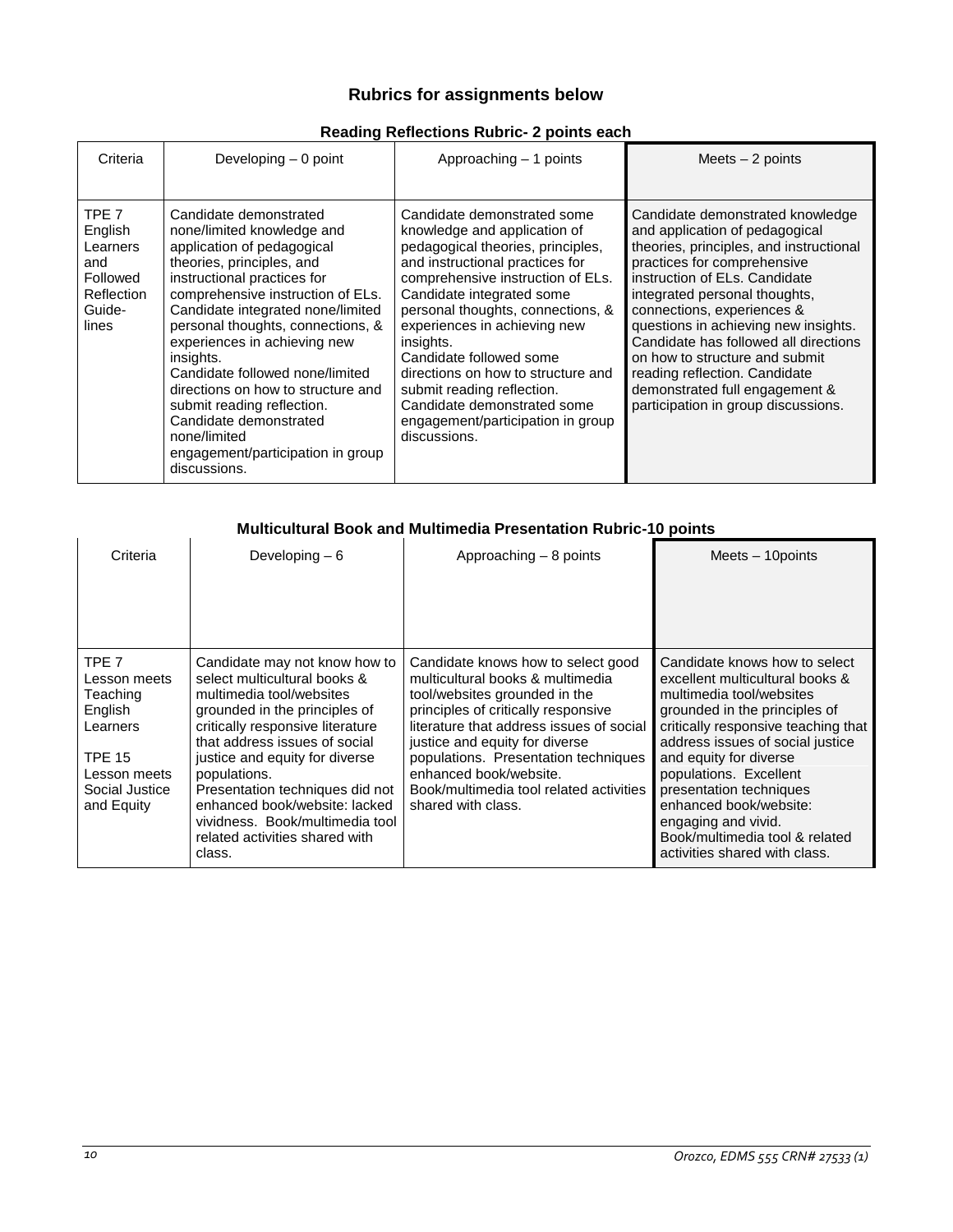# **TPE Action Plan Rubric-10 points**

| Criteria                                                                                           | Developing $-2$ points                                                                                                                                                                                                                | Approaching $-3$ points                                                                                                                                                                                                          | Meets $-5$ points                                                                                                                                                                                                                                                                                                             |
|----------------------------------------------------------------------------------------------------|---------------------------------------------------------------------------------------------------------------------------------------------------------------------------------------------------------------------------------------|----------------------------------------------------------------------------------------------------------------------------------------------------------------------------------------------------------------------------------|-------------------------------------------------------------------------------------------------------------------------------------------------------------------------------------------------------------------------------------------------------------------------------------------------------------------------------|
| <b>TPE 15</b><br>Action Plan /<br>Reflective<br>Statement<br>meets<br>Social Justice<br>and Equity | Candidate does not address or<br>clearly define an issue of social<br>justice and equity in the action<br>plan / reflective statement.<br>Activities for action plan are<br>scant or inappropriate for EL<br>students and/or parents. | Candidate addresses and defines an<br>issue of social justice and equity<br>adequately in the action plan /<br>reflective statement. Activities for<br>action plan are adequate for EL<br>students and/or parents.               | Candidate fully understands and<br>can apply issues of social justice<br>and equity for ELs. Candidate<br>clearly addresses and provides<br>excellent description of an issue<br>in the action plan / reflective<br>statement that is grounded in<br>TPE 15. Activities are<br>appropriate for EL students<br>and/or parents. |
| Guidelines                                                                                         | Candidate has followed few<br>directions on how to structure<br>and submit Action Plan /<br>Reflective Statement, Limited<br>preparation & participation in<br>peer review and analysis could<br>have affected outcome.               | Candidate has followed some<br>directions on how to structure and<br>submit Action Plan / Reflective<br>Statement. Partial or full preparation<br>& participation in peer review and<br>analysis could have affected<br>outcome. | Candidate has followed all<br>directions on how to structure<br>and submit Action Plan /<br>Reflective Statement, Full<br>preparation and participation in<br>peer review and analysis is<br>evident.                                                                                                                         |

 $\overline{a}$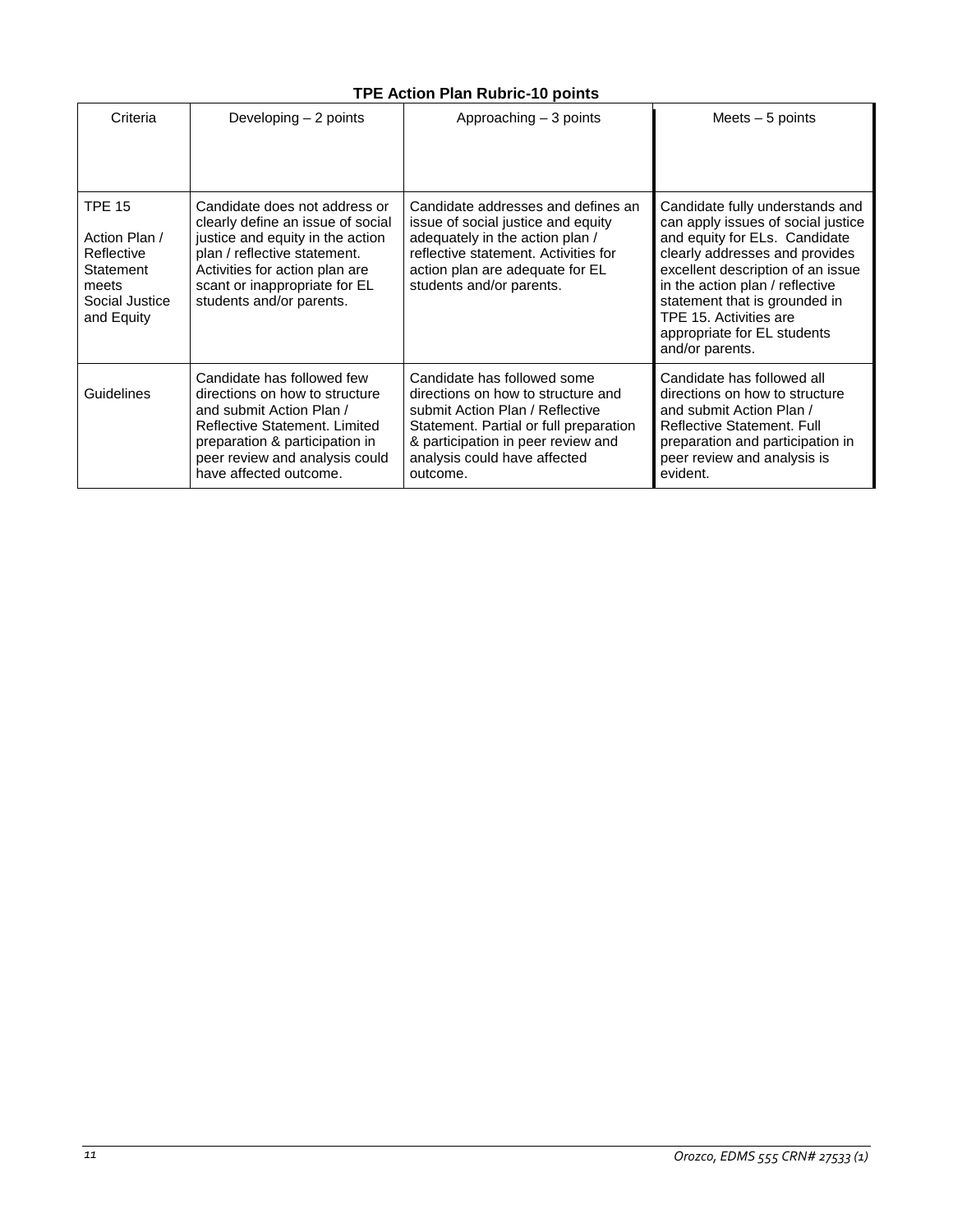# **Multicultural Thematic Unit-Lesson Plan Rubric- 25 points**

| Criteria                                                            | Developing - 2 points                                                                                                                                                                                                                                      | Approaching $-3$ points                                                                                                                                                                                                                                                                                | Meets $-5$ points                                                                                                                                                                                                                                                                                                           |
|---------------------------------------------------------------------|------------------------------------------------------------------------------------------------------------------------------------------------------------------------------------------------------------------------------------------------------------|--------------------------------------------------------------------------------------------------------------------------------------------------------------------------------------------------------------------------------------------------------------------------------------------------------|-----------------------------------------------------------------------------------------------------------------------------------------------------------------------------------------------------------------------------------------------------------------------------------------------------------------------------|
|                                                                     |                                                                                                                                                                                                                                                            |                                                                                                                                                                                                                                                                                                        |                                                                                                                                                                                                                                                                                                                             |
| TPE <sub>7</sub><br>Lesson meets<br>Teaching<br>English<br>Learners | Candidates know and can apply<br>few of the pedagogical theories,<br>principles, and instructional<br>practices for English learners.<br>Candidates do not comprehend<br>key academic concepts and<br>ideas for the development of a<br>SDAIE/SIOP lesson. | Candidates know some pedagogical<br>theories, principles, and instructional<br>practices for English learners.<br>Candidates partially apply pedagogy<br>in a comprehensive manner. Some of<br>the SDAIE/SIOP lesson components<br>are included, but ideas are partially<br>developed or inconsistent. | Candidates know and can apply<br>pedagogical theories, principles,<br>and instructional practices for<br>comprehensive instruction of all<br>English learners. SDAIE/SIOP<br>lesson components are clearly<br>stated and developed in lessons.                                                                              |
| <b>TPE 15</b><br>Lesson meets<br>Social Justice<br>and Equity       | Candidates do not address<br>issues of social justice and<br>equity in the classroom, and<br>lessons are not designed for<br>students from diverse<br>backgrounds. Multicultural<br>resources are scant or<br>inappropriate for EL students or<br>lesson.  | Candidates have addressed some<br>issues of social justice and equity.<br>Lessons partly include instructional<br>practices for diverse students and are<br>inconsistently grounded in theories of<br>multicultural education.                                                                         | Candidates know and can apply<br>issues of social justice and<br>equity in the classroom.<br>Lessons include instructional<br>strategies that are grounded in<br>multicultural education, and<br>provide equitable outcomes for<br>all students from different<br>linguistic, cultural, social and<br>economic backgrounds. |
| Calendar &<br><b>Thematic Plan</b>                                  | Candidate followed few<br>directions on how to write<br>calendar & connect all content<br>areas for multicultural unit and<br>assessments.                                                                                                                 | Candidate followed some directions<br>on how to write calendar & connect all<br>content areas for multicultural unit<br>and assessments.                                                                                                                                                               | Candidate followed all directions<br>on how to write calendar &<br>strongly connect all content<br>areas appropriately for<br>multicultural unit and<br>assessments.                                                                                                                                                        |
| Guidelines:<br><b>SDAIE</b><br>Unit Plan                            | Candidate has followed few<br>directions on how to structure<br>and submit SDAIE/SIOP Unit<br>Plan. Limited participation in<br>class/group preparation &<br>planning could have affected<br>outcome.                                                      | Candidate has followed some<br>directions on how to structure and<br>submit SDAIE/SIOP Unit Plan. Partial<br>or full participation in class/group<br>preparation & planning could have<br>affected outcome.                                                                                            | Candidate has followed all<br>directions on how to structure<br>and submit SDAIE/SIOP Unit<br>Plan. Full participation in<br>class/group preparation &<br>planning is evident.                                                                                                                                              |
| <b>Poster Session</b><br>Presentation                               | Presentation of SDAIE/SIOP<br>Unit Plan was limited in<br>techniques to make it vivid,<br>engaging, and incorporate<br>visual aids in class. Displayed<br>limited resources appropriate<br>for multicultural unit.                                         | Presentation of SDAIE/SIOP Unit<br>Plan incorporated some techniques<br>to make it vivid, engaging, and<br>incorporate visual aids in class.<br>Resources reflected some<br>appropriate resources for multicultural<br>unit.                                                                           | <b>Various techniques</b><br>incorporated into the<br>presentation of SDAIE/SIOP Unit<br>Plan to make it vivid, engaging<br>with the use of visuals. All<br>resources/books highly<br>appropriate for multicultural unit.                                                                                                   |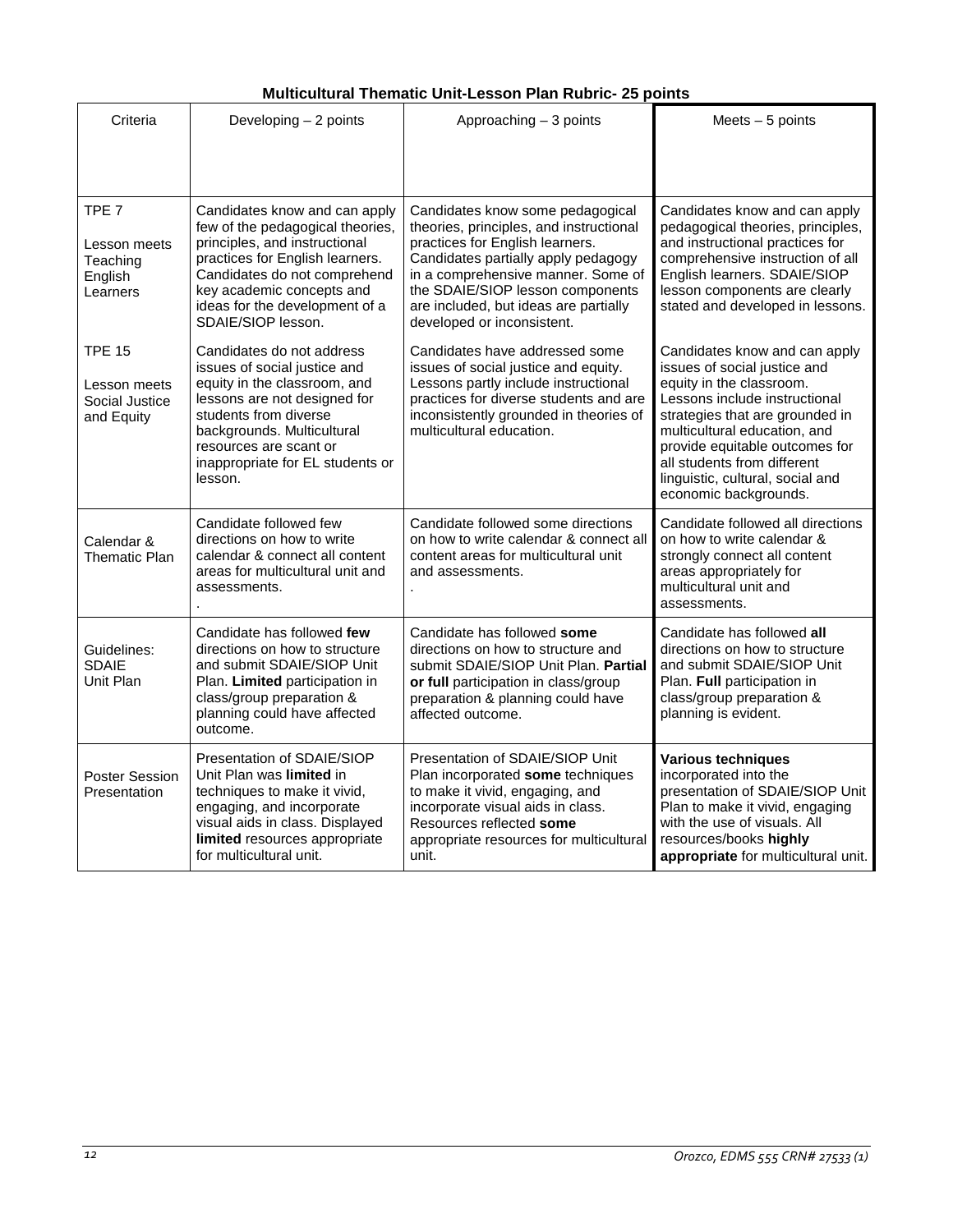# **Moodle Tasks-4 points**

| Criteria                                         | Developing $-0$ point                                                                                                                                                                                                                                                                                      | Approaching – 1 points                                                                                                                                                                                                                                                                  | Meets $-2$ points                                                                                                                                                                                                                                                                       |
|--------------------------------------------------|------------------------------------------------------------------------------------------------------------------------------------------------------------------------------------------------------------------------------------------------------------------------------------------------------------|-----------------------------------------------------------------------------------------------------------------------------------------------------------------------------------------------------------------------------------------------------------------------------------------|-----------------------------------------------------------------------------------------------------------------------------------------------------------------------------------------------------------------------------------------------------------------------------------------|
| TPE <sub>7</sub><br>English<br>Learners          | Candidate demonstrated<br>none/limited knowledge and<br>application of pedagogical<br>theories, principles, and<br>instructional practices for<br>comprehensive instruction of ELs.<br>Candidate integrated none/limited<br>personal thoughts, connections,<br>& experiences in achieving new<br>insights. | Candidate demonstrated some<br>knowledge and application of<br>pedagogical theories, principles,<br>and instructional practices for<br>comprehensive instruction of ELs.<br>Candidate integrated some<br>personal thoughts, connections, &<br>experiences in achieving new<br>insights. | Candidate demonstrated<br>knowledge and application of<br>pedagogical theories, principles,<br>and instructional practices for<br>comprehensive instruction of ELs.<br>Candidate integrated personal<br>thoughts, connections,<br>experiences & questions in<br>achieving new insights. |
| Followed<br><b>Reflection</b><br>Guide-<br>lines | Candidate followed none/limited<br>directions on how to structure and<br>submit anon-line reflection.<br>Candidate demonstrated<br>none/limited<br>engagement/participation in<br>group discussions.                                                                                                       | Candidate followed some<br>directions on how to structure and<br>submit an on-line reflection.<br>Candidate demonstrated some<br>engagement/participation in group<br>discussions.                                                                                                      | Candidate has followed all<br>directions on how to structure and<br>submit an on-line reflection.<br>Candidate demonstrated full<br>engagement & participation in<br>group discussions.                                                                                                 |

# **EL Questionnaire-10 points**

| Criteria                                 | Developing $-6$ points                                                                                                                                                                     | Approaching - 8 points                                                                                                                                                               | Meets $-10$ points                                                                                                                                                                                                              |
|------------------------------------------|--------------------------------------------------------------------------------------------------------------------------------------------------------------------------------------------|--------------------------------------------------------------------------------------------------------------------------------------------------------------------------------------|---------------------------------------------------------------------------------------------------------------------------------------------------------------------------------------------------------------------------------|
| Learning<br>About<br>English<br>Learners | Teacher candidate had<br>incomplete information to<br>ascertain background of ELs.<br>Candidate's questions briefly<br>address all the topics. Writing<br>didn't followed format given.    | Teacher candidate had adequate<br>information to ascertain<br>background of ELs. Candidate's<br>questions addressed some of the<br>topics. Writing followed format<br>given.         | Teacher candidate provided<br>excellent information to ascertain<br>background of ELs. Candidate's<br>questions clearly & effectively<br>addressed the topics. Writing was<br>focused and well organized.                       |
| Interview<br>Guidelines                  | Candidate followed few<br>directions on how to structure<br>and submit questionnaire.<br>Demonstrated limited<br>engagement & participation in<br>class activities & group<br>discussions. | Candidate followed some<br>directions on how to structure and<br>submit questionnaire.<br>Demonstrated some engagement<br>& participation in class activities &<br>group discussions | Candidate followed all directions<br>on how to structure and submit<br>questionnaire (referred to<br>directions given in class).<br>Demonstrated full engagement &<br>participation in class activities &<br>group discussions. |

j.